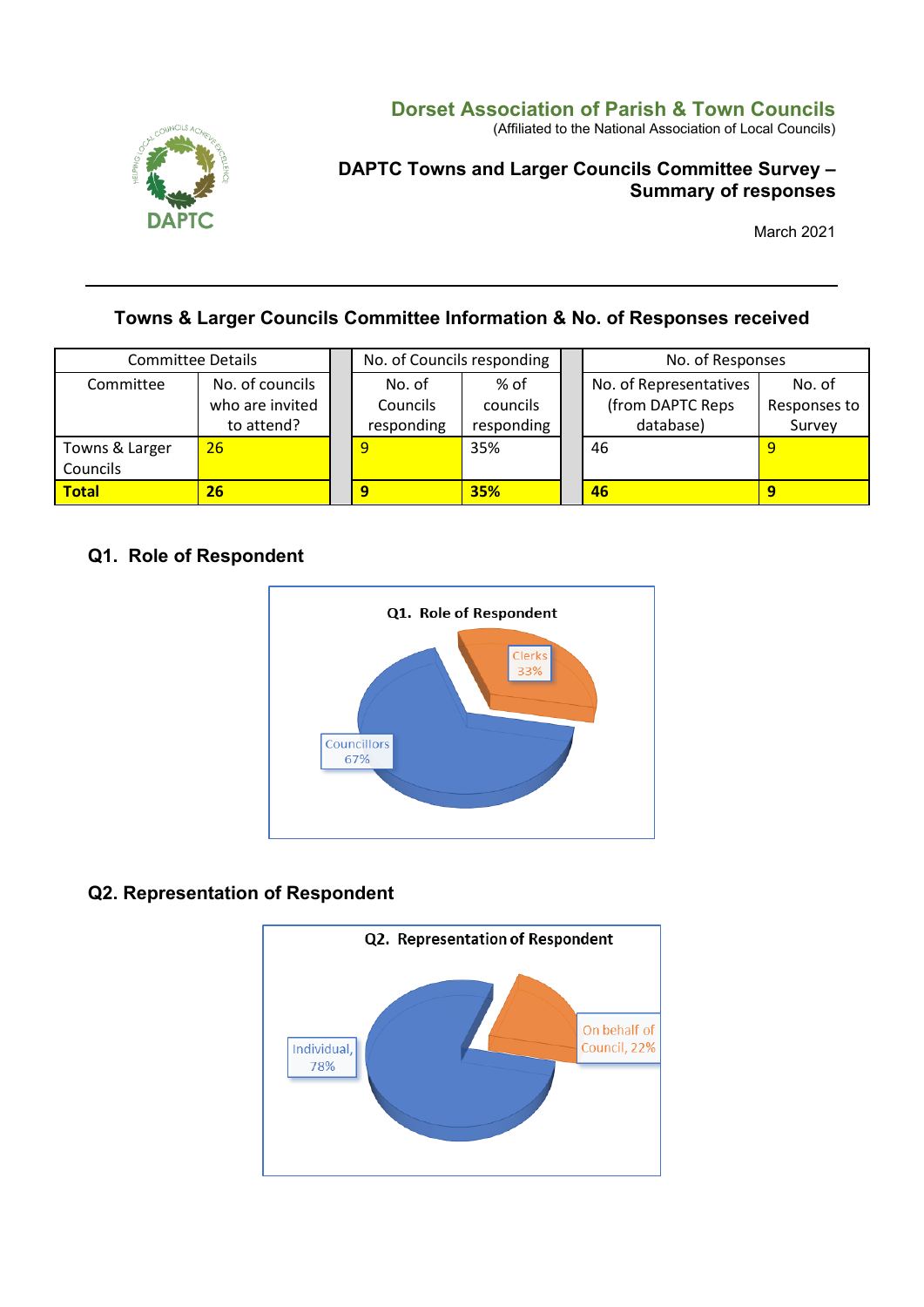

#### **Q3. Does your council have a nominated representative for DAPTC?**

### **Q4. What topics do you want to hear about at the Towns & Larger Councils committee?**

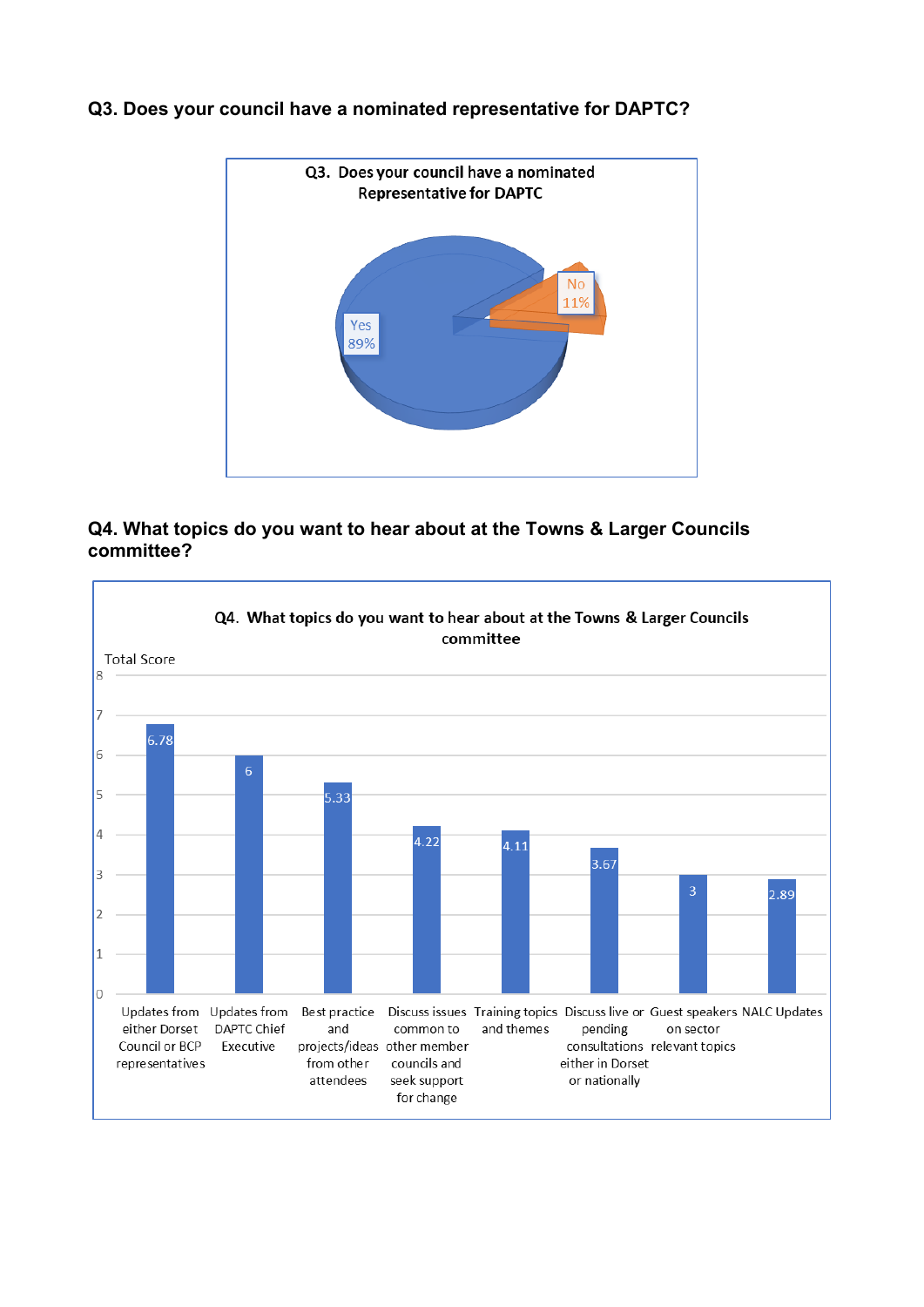**Q5. Other Topics representatives are interested in hearing about at the Towns & Larger Councils Committee Meetings (copied directly from the TLC Committee survey)**

1. Pursuing and monitoring the localism agenda and partnership working

**Q6. Which of these statements best describes how you feel about the Towns & Larger Councils Committee Meetings?**



**Q7. Which of the following statements describes best how you would like future Towns & Larger Councils Committee Meetings organised?**

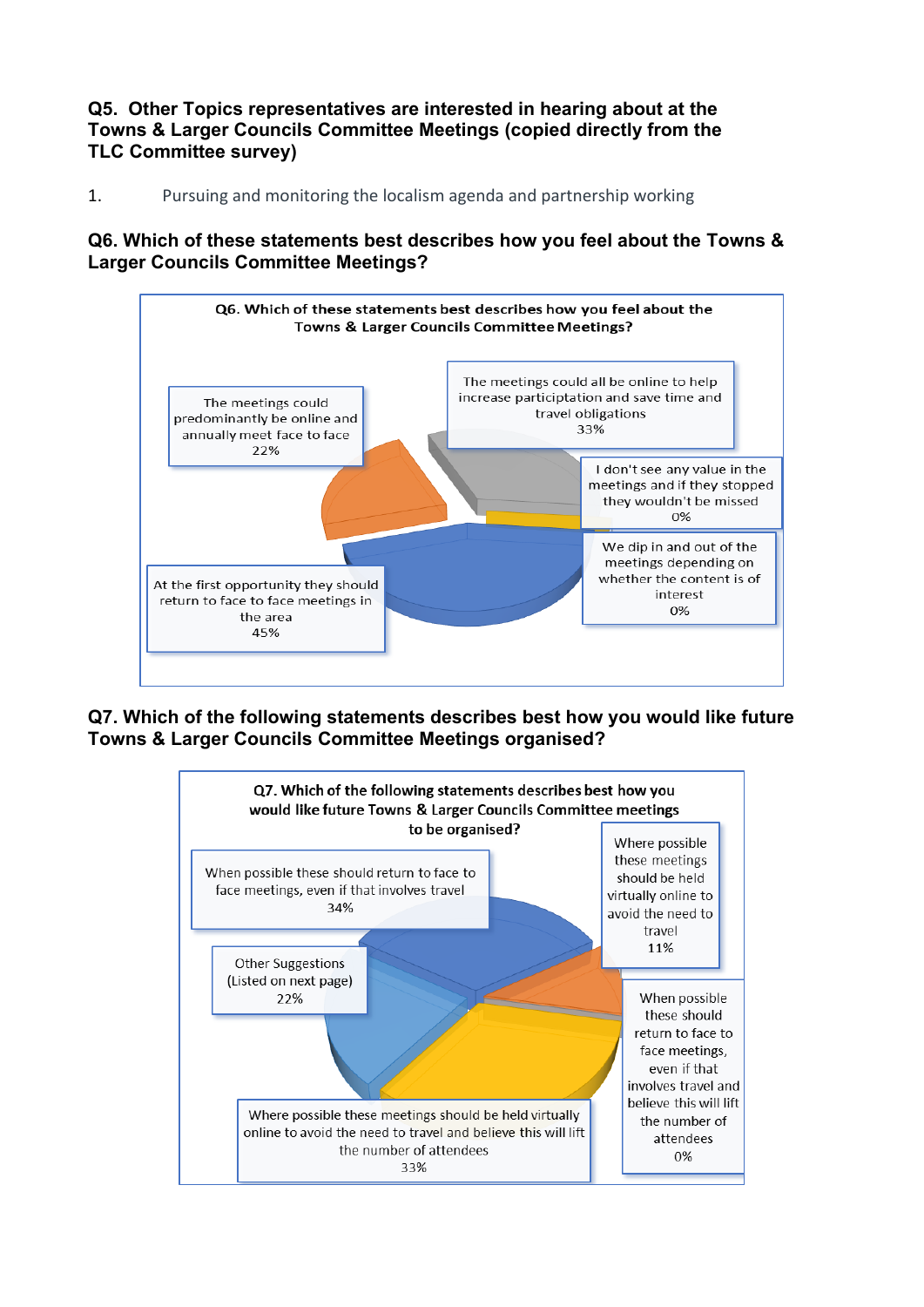## **Q7. Ideas on future meetings from TLC Committee meetings**

- 1. There are advantages to both camps but getting over to other parts of the county and seeing how things are done in other towns and larger parishes is of benefit, as is also the social and informal aspects of the face-to-face meetings. There may be some merit in alternating between physical and virtual, or some members and third-party representatives can attend virtually, as required. The latter was common practice in committees at the former East Dorset and Christchurch Councils - where there were three or four people in a meeting room in East Dorset, two in Christchurch and another at home.
- 2. Whilst the concept of virtual meetings may increase attendance it should be recognised that the level of debate will not be as good as face to face meetings. Also, documents which are to be considered at meetings need to be circulated in sufficient time to enable representatives to be able to consult their parent councils on matters for discussion and decision. The DAPTC calendar of meetings needs to allow for this consultation process to take place.

#### **Q8. Setting aside any current guidance in area constitutions; how often should the Towns & Larger Councils Committee meet during any 12 month period?**



# **Q9. What works well or could work better for the area committee for the TLC Committee meeting**

1. Towns & Larger Parishes committee should continue, as it brings all areas of the County together.